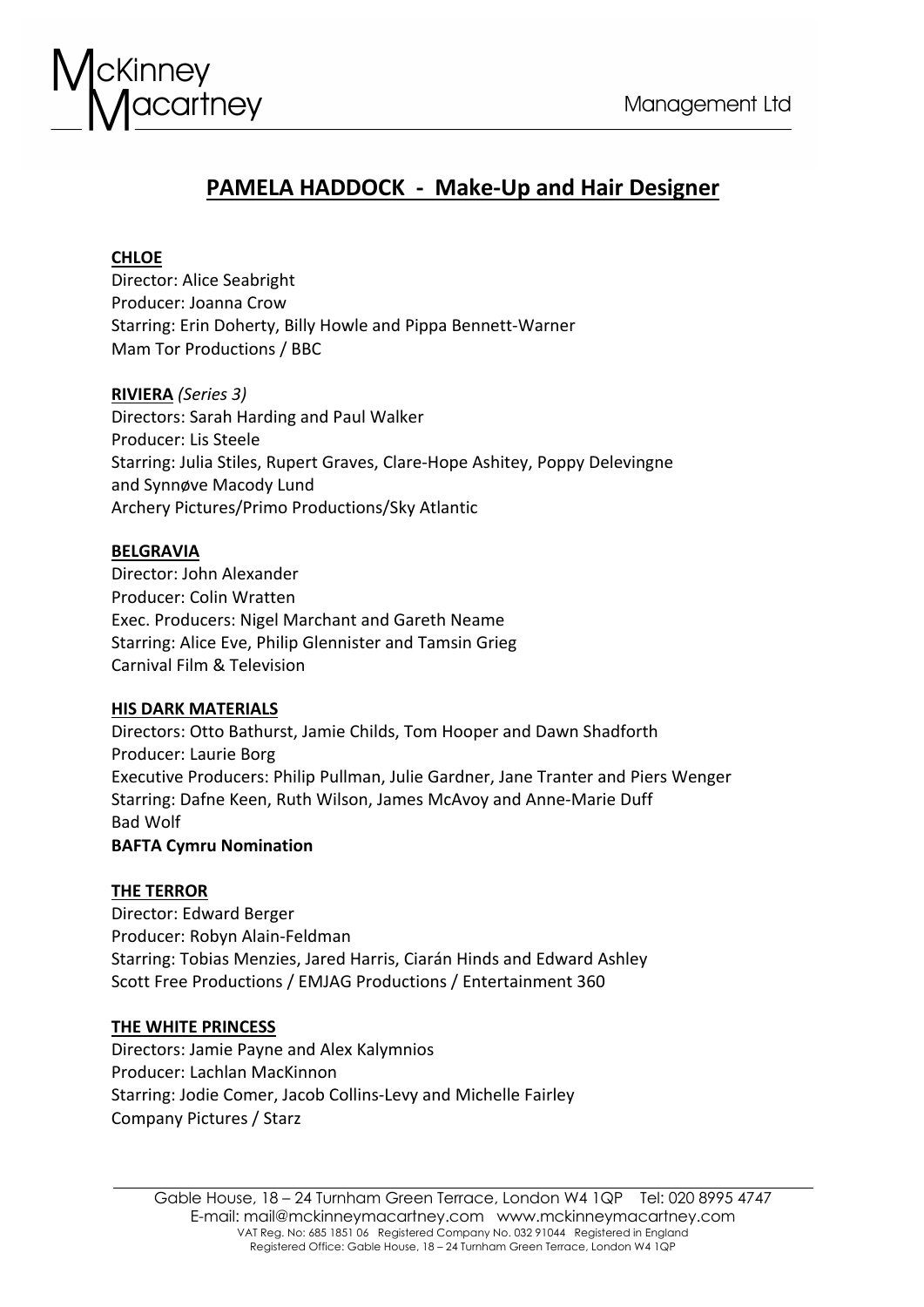# **POLDARK** *(Series 2)*

Directors: Charles Palmer and Will Sinclair Producer: Margaret Mitchell Starring: Aiden Turner and Eleanor Tomlinson Mammoth Screen

# **BLACK SAILS** *(Series 3)*

Directors: Steve Boyum, Alik Sakharov, Stefan Schwartz, Lukas Ettlin Producers: Nina Heyns and Dan Shotz Executive Producers: Jonathan E. Steinberg, Robert Levine and Chris Symes Starring: Zach McGowan, Luke Arnold, Jessica Parker Kennedy, Louise Barnes, Toby Stephens, Hannah New, Sean Cameron Michael and Richard Wright-Firth Starz / Film Afrika Worldwide

# **GALAVANT**

Directors: Chris Koch, John Fortenberry and James Griffiths Producers: Chris Koch and Helen Flint Executive Producer: Dan Fogelman Starring: Timothy Omundson, Joshua Sasse, Mallory Jansen, Karen David Hugh Bonneville, Ricky Gervais, Rutger Hauer and Vinnie Jones ABC Studios

# **BLACK SAILS** *(Series 2)*

Directors: Steve Boyum, Clark Johnson, Alik Sakharov and Stefan Schwartz Producers: Nina Heyns and Dan Shotz Executive Producers: Jonathan E. Steinberg, Robert Levine and Chris Symes Starring: Toby Stephens, Jessica Parker Kennedy, Luke Arnold, Hannah New, Zach McGowan, Toby Schmidt and Clara Paget Starz / Film Afrika Worldwide

### **VAMPIRE ACADEMY: BLOOD SISTERS** *(Feature Film)*

Director: Mark Waters Producers: Susan Montford, Don Murphy, Deepak Nayar and Michael Preger Starring: Zoey Deutch, Lucy Fry, Danila Kozlovsky and Gabriel Byrne Angry Films

# **POIROT: Curtain, The Big Four, Elephants Can Remember** *(TV, period drama)*

Directors: Hettie Macdonald, Peter Lydon and John Strickland Producer: David Boulter Starring: David Suchet, Hugh Fraser, Patricia Hodge, Helen Baxendale, Philip Glenister, Anne Reid, Zoe Wanamaker, Iain Glen, Vincent Regan, Greta Scacchi and Vanessa Kirby ITV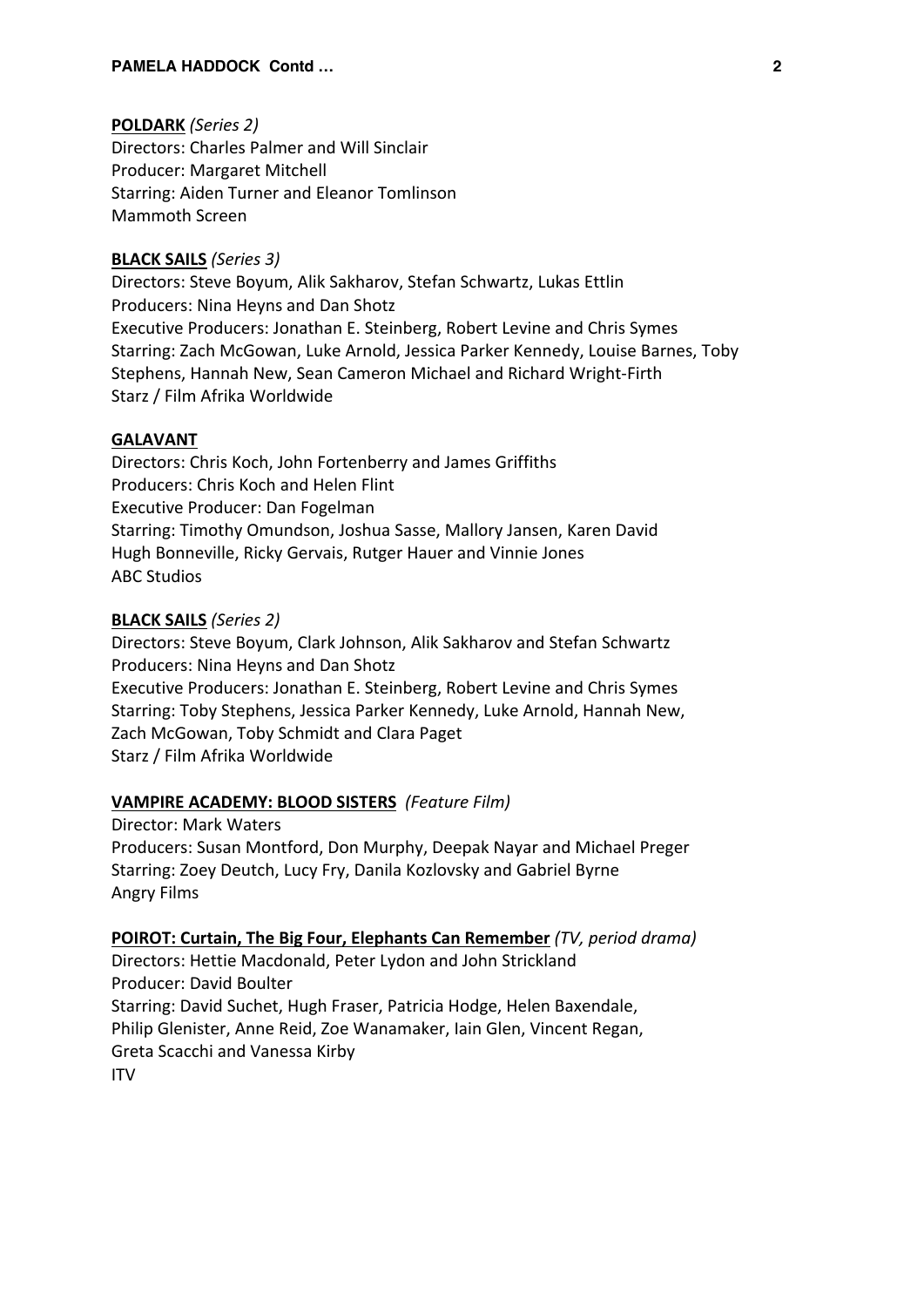# **MARPLE: Endless Night, Greenshaw's Folly** *(TV, period drama)*

Directors: Sarah Harding and David Moore Producer: Peter McAleese Starring: Julia McKenzie, Kimberley Nixon, Tom Hughes and Martin Compston ITV

# **THE ADVENTURER: THE CURSE OF THE MIDAS BOX** *(Feature, period drama)*

Director: Jonathan Newman Producers: Peter Bevan, Ibón Cormenzana, Ignasi Estapé and Karl Richards Starring: Lena Headey, Michael Sheen, Sam Neill, Keeley Hawes and Ioan Gruffudd E-MOTION Pictures

# **SHERLOCK II**

Director: Toby Haynes and Paul McGuigan Producers: Sue Vertue and Mark Gatiss Starring: Benedict Cumberbatch and Martin Freeman Hartswood Films

# **HYSTERIA** *(Feature, period drama, Hair Designer)*

Director: Tanya Wexler Producers: Sarah Curtis, Judy Cairo and Tracey Becker Starring: Maggie Gyllenhaal, Hugh Dancy, Rupert Everett and Jonathan Pryce Hysteria Films Ltd

## **PIRATES OF THE CARRIBEAN: On Stranger Tides** (Main Hair Team)

Director: Rob Marshall Producer: Jerry Bruckheimer Starring: Johnny Depp, Geoffrey Rush, Penelope Cruz, Judi Dench, Ian McShane, Gemma Ward, Richard Griffiths and Keith Richards Jerry Bruckheimer Films / Walt Disney Studios Motion Pictures

# **POIROT: Murder on the Orient Express, Halloween Party, The Clocks,**

**Three Act Tragedy** *(TV, period drama)* Directors: Charlie Palmer, Philip Martin and Ashley Pearce Producer: Karen Thrussell Starring: David Suchet, Zoe Wanamaker, Sophie Thompson, Phyllida Law, Eileen Atkins, Hugh Bonneville, Barbara Hershey, David Morrissey, Joely Richardson, Geoffrey Palmer, Tom Burke, Jamie Winston, Lesley Sharpe, Phil Daniels, Frances Barber, Martin Shaw, Kate Ashfield, Art Malik and Jane Asher ITV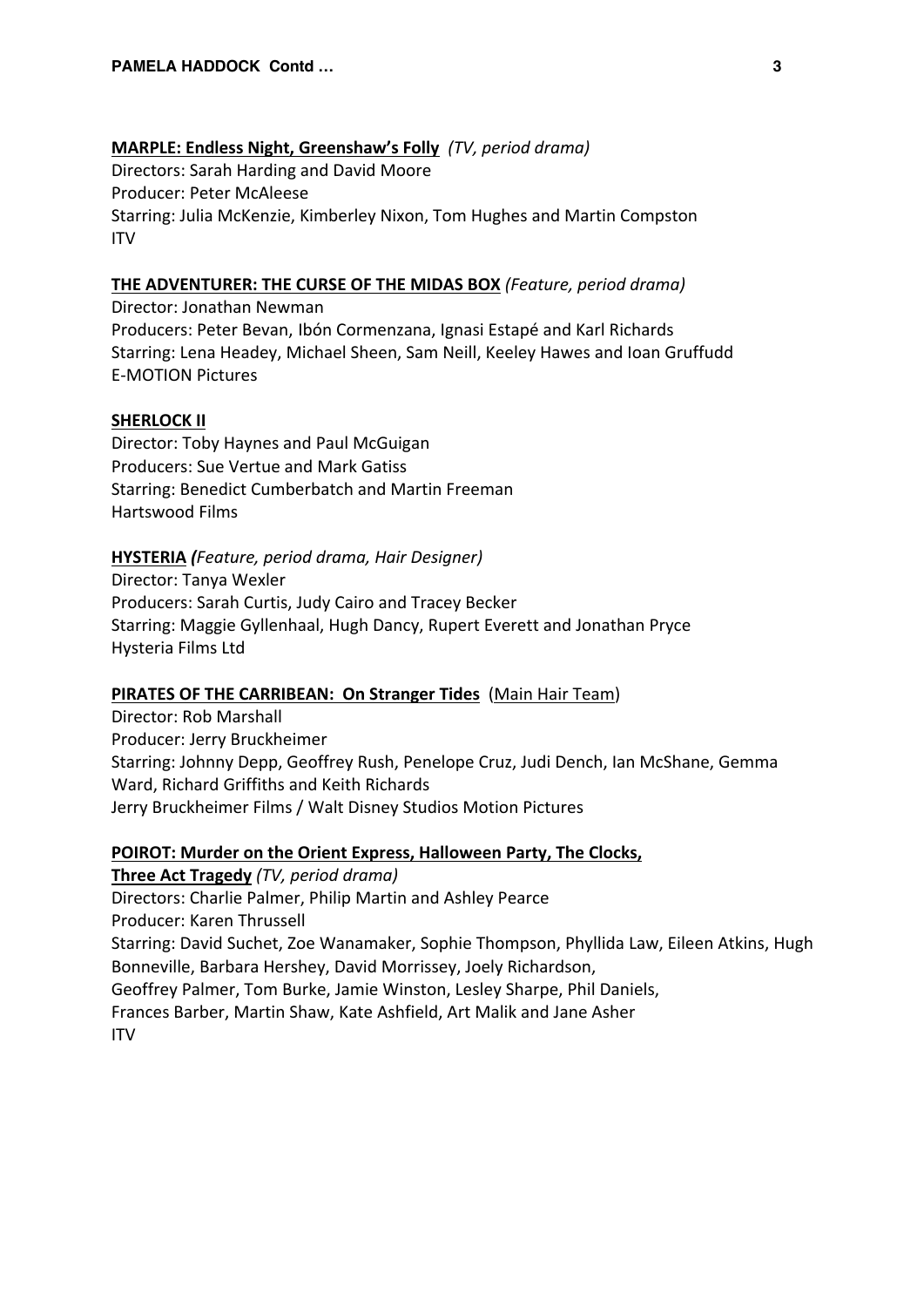**MARPLE: The Pale Horse, The Blue Geranium, The Secret of Chimneys, The Mirror Cracked from Side to Side** *(TV, period drama)* Directors: Andy Hay, Dave Moore, John Strickland, Tom Shankland Producer: Karen Thrussell Starring: Julia McKenzie, Neil Pearson, Pauline Collins, JJ Field, Holly Valance, Sarah Alexander, Bill Paterson, Nicholas Parsons, Susan Lynch, Toby Stephens, Kevin McNally, Paul Rhys, Stephen Dillane, Edward Fox, Charlotte Salt, Adam Godley, Dervla Kirwan, Joanna Lumley, Lindsay Duncan, Hugh Bonneville, Victoria Smurfit, Caroline Quentin and Nigel Harman. ITV

# **SKELLIG** *(TV, fantasy drama)*

Director: Annabel Jankel Producer: Nick Hirschkor Starring: Kelly Macdonald, Tim Roth, John Simm and Bill Milner Feel Films for Sky 1

# **FREQUENTLY ASKED QUESTIONS ABOUT TIME TRAVEL**

*(feature, contemporary/science fiction)* Director: Gareth Carrevick Producer: Justin Smith Starring: Chris O'Dowd, Dean Lennox, Marc Wootton and Anna Faris Doglamp Films/BBC Films

# **TESS OF THE D'URBERVILLES** *(TV, period drama)*

Director: David Blair Producer: David Snodin Starring: Gemma Arterton, Hans Matheson, Eddie Redmayne & Anna Massey BBC Television

# **LARK RISE TO CANDLEFORD** *(TV, period drama)*

Directors: Charlie Palmer, Mark Jobst and John Greening Producer: Grainne Marmion Starring: Dawn French, Julia Sawalha, Brendan Coyle and Claudie Blakley BBC Television

# **CLAPHAM JUNCTION** *(TV, contemporary drama)*

Director: Adrian Shergold Producer: Elinor Day Starring: Paul Nicholls, Rupert Graves, Samantha Bond and Luke Treadaway Darlow Smithson for Channel Four

# **PERSUASION** *(TV, classic period drama)*

Director: Adrian Shergold Producer: David Snowdin Starring: Sally Hawkins, Rupert Penny Jones and Julia Davis Clerkenwell Films for ITV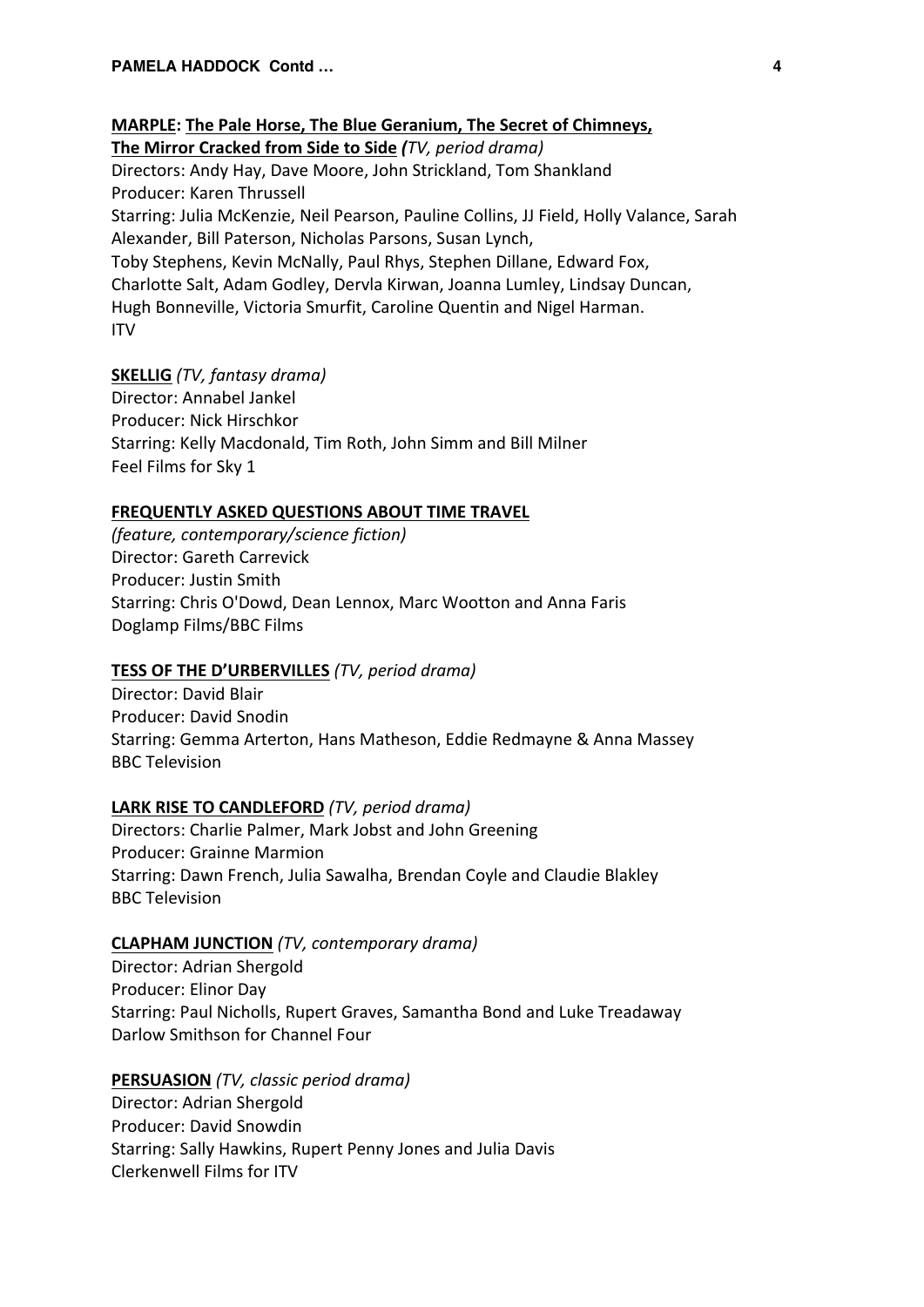#### **AFTERLIFE Series 1 & 2** *(TV contemporary drama)*

Directors: Maurice Phillips, Charles Beeson, Ashley Pierce and Martyn Friend Producer: Murray Ferguson Starring: Andrew Lincoln and Lesley Sharpe Clerkenwell Films for ITV

# **IT'S A BOY GIRL THING** *(feature, contemporary comedy) (UK Crew)*

Director: Nick Hurran Producers: Steve Hamilton Shaw, David Furnish and Elton John Starring: Samaire Armstrong, Kevin Zegers and Sharon Osbourne Rocket Pictures

#### **THESE FOOLISH THINGS** *(feature, set in 1939)*

Director: Julia Taylor-Stanley Producers: Julia Taylor-Stanley and Paul Sarony Starring: Lauren Bacall, Anjelica Huston and Terence Stamp Porpoise Productions

**NANNY McPHEE** *(feature, set in 1939)* (Make-Up and Hair Team) Direcotr: Kirk Jones Producers: Lindsay Doran, Eric Fellner and Debra Howard Starring: Emma Thompson, Colin Firth and Angela Lansbury Working Title Films

### **THINGS TO DO BEFORE YOU'RE THIRTY** *(feature, contemporary)*

Director: Simon Shore Producers: Peter Samuelson, Marc Samuelson Starring: Dougray Scott, Jimi Mistry and Emilia Fox Samuelson Productions

# **TRAUMA** *(feature, contemporary)*

Director: Marc Evans Producers: Nicky Kentish Barnes and John Kavendish Starring: Colin Firth and Mena Suvari Little Bird Productions

### **HEARTS OF GOLD** *(TV, set in 1933)*

Director: Richard Laxton Producer: Matthew Robinson Starring: Kate Jarman, Geraldine James, and David Troughton BBC

### **ANCIENT EGYPTIANS** *(drama documentary)*

Director: Tony Mitchell Producer: Ben Gould Wall to Wall Television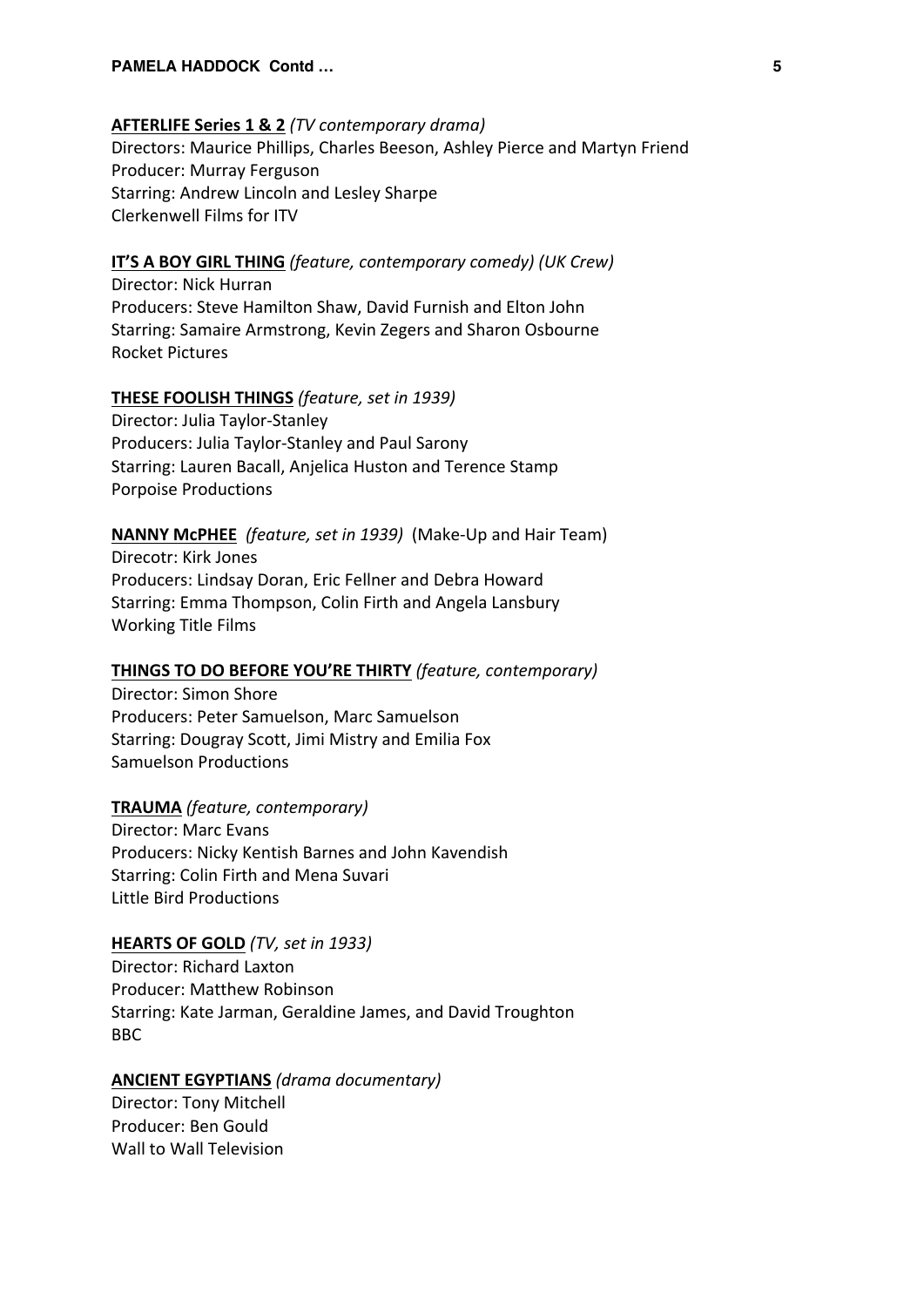#### **UNDERTAKING BETTY** *(feature, stylised contemporary)*

Director: Nick Hurran Producers: Jason Piette and Michael Cowan Starring: Christopher Walken, Brenda Blethyn, Alfred Molina, Naomi Watts and Lee Evans Snowfall Films

# **BLACK PLAGUE** *(feature, medieval)*

Director: Alberto Sciamma Producers: David Ball, Jason Piette and Michael Cowan Starring Lena Headey and Jason Flemyng Beyond Films

### **SILENT CRY** *(feature, contemporary)*

Director: Julian Richards Producers: Peter Le Terrier and Tim Dennison Starring: Douggie Henshaw, Emily Woof and Frank Finlay First Foot Films

# **DARWIN'S DANGEROUS IDEA** *(drama documentary, Victorian)*

Director: Alistair Reed WGBH Boston

#### **NICHOLAS NICKLEBY** *(TV, classic period drama)*

Director: Stephen Whittaker Producer: Nick Brown Starring: Charles Dance, Pam Ferris and Gregor Fisher Company Television **BAFTA Nomination**

#### **THE SIGHT** *(TV, contemporary)*

Director: Paul W.S. Anderson Producer: Jeremy Bolt Starring: Michael McCarthy and Amanda Redman 20th Century Fox Television

#### **THE SCARLET PIMPERNEL** *(TV, French Revolution 1792)*

Directors: Patrick Lau and Ed Bennet Producer: Julian Murphy Starring: Richard E Grant, Martin Shaw and Elizabeth McGovern A&E Television **EMMY Nomination**

#### **HONEST** *(feature, set in 1960s)*

Director: Dave Stewart Producers: Eileen Gregory and Michael Peyser Starring: Natalie Appleton and Nicole Appleton, Melanie Blatt Pandora Films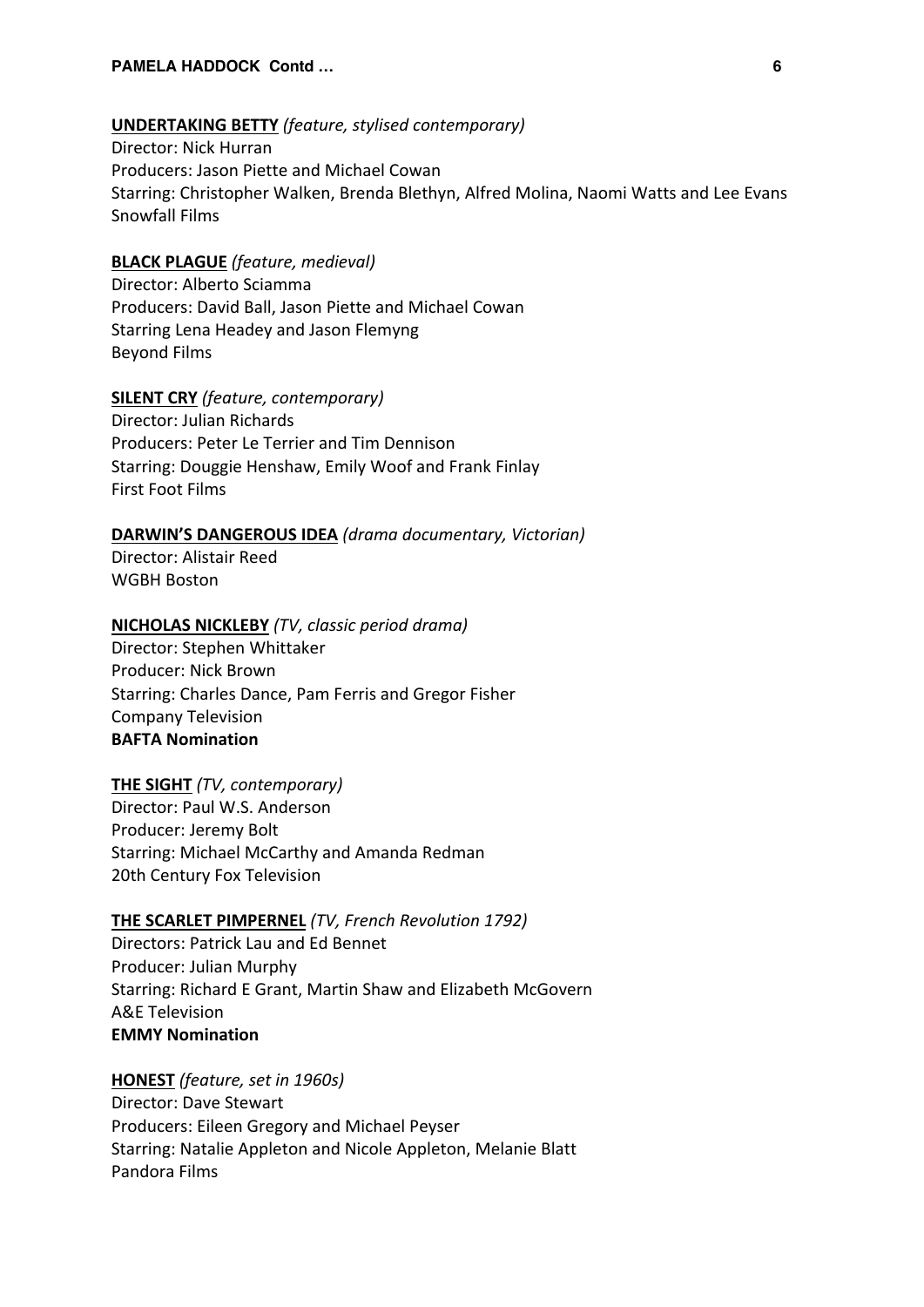**CIRCUS** *(feature, contemporary)* Director: Rob Walker Producer: Alan Latham Starring: John Hannah and Famke Janssen Circus Pictures

# **MILK** *(feature, contemporary)*

Director: William Brookfield Producers: Meg Thompson and George Duffield Starring: Francesca Annis and Dawn French Gummfluh Films

#### **THE JAMES GANG** *(feature, contemporary)*

Director: Mike Barker Producer: Andrew Eaton Starring: John Hannah and Helen McCrory Revolution Films

### **HOUSE OF AMERICA** *(feature, contemporary)*

Director: Marc Evans Producer: Sheryl Crown Starring: Sian Phillips, Matthew Rhys and Steven Mackintosh September Films

## **SHINE** *(feature, 1960s & contemporary)*

Director: Scott Hicks Producer: Jane Scott Starring: Geoffrey Rush, Lyn Redgrave and Sir John Gielgud Fine Line Features

#### **McCALLUM** *(TV contemporary drama)*

Directors: Patrick Lau, Sarah Hellings, Richard Holthouse, Richard Laxton, Peter Smith and Christopher King Producer: Murray Ferguson Starring: John Hannah STV

#### **FOOD FOR RAVENS** *(TV period drama)*

Director: Trevor Griffiths Producer: Pedyr James Starring: Brian Cox and Sinead Cusack BBC